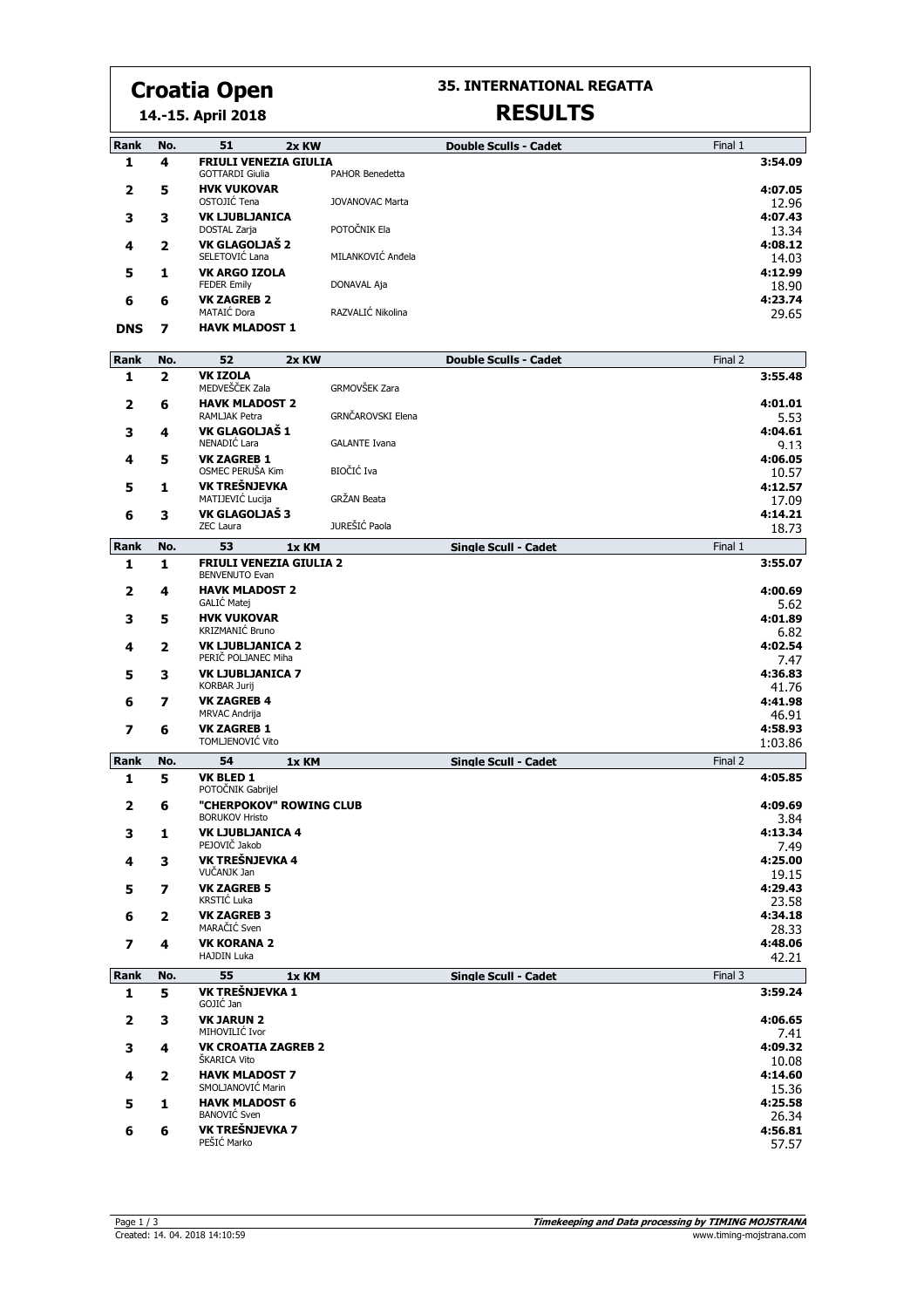# **Croatia Open**

**14.-15. April 2018**

#### **35. INTERNATIONAL REGATTA**

## **RESULTS**

| Rank                    | No. | 56<br>1x KM                                            | <b>Single Scull - Cadet</b> | Final 4          |
|-------------------------|-----|--------------------------------------------------------|-----------------------------|------------------|
| 1                       | 3   | <b>VK JARUN 1</b><br><b>VARAT Nino</b>                 |                             | 3:53.79          |
| $\mathbf{2}$            | 2   | <b>VK DUPIN 1</b><br>PAPEŠA Luka                       |                             | 4:01.98<br>8.19  |
| 3                       | 5   | <b>VK NAUTILUS KOPER</b><br>MARKUŽA Matei              |                             | 4:05.69          |
| 4                       | 4   | HVK "MARINA KAŠTELA" 1                                 |                             | 11.90<br>4:08.50 |
| 5                       | 6   | <b>BANOVAC Ivan</b><br>VK TREŠNJEVKA 3                 |                             | 14.71<br>4:10.76 |
| <b>DNF</b>              | 1   | NICOSCIA Joshua<br><b>HAVK MLADOST 10</b>              |                             | 16.97            |
|                         |     | MARKOTA Andrija                                        |                             |                  |
| Rank                    | No. | 57<br>1x KM                                            | <b>Single Scull - Cadet</b> | Final 5          |
| 1                       | 1   | VK IZOLA 1<br>TUL Jan                                  |                             | 3:44.82          |
| $\mathbf{2}$            | 2   | <b>VK DANUBIUS 1885</b><br>MUDRINIĆ Vuk                |                             | 3:53.12<br>8.30  |
| з                       | 5   | <b>FRIULI VENEZIA GIULIA 4</b>                         |                             | 3:55.44<br>10.62 |
| 4                       | 3   | <b>VK BLED 2</b>                                       |                             | 4:07.17          |
|                         |     | FRČEJ Urban                                            |                             | 22.35            |
| 5                       | 4   | VK ARGO IZOLA 1                                        |                             | 4:15.08          |
|                         |     | <b>VUK Jernej</b>                                      |                             | 30.26            |
| 6                       | 6   | VK TREŠNJEVKA 5                                        |                             | 4:20.06          |
|                         |     | <b>GRBAC LACKOVIĆ Adrian</b>                           |                             | 35.24            |
| Rank                    | No. | 58<br>1x KM                                            | <b>Single Scull - Cadet</b> | Final 6          |
| 1                       | 6   | <b>VK KRKA 1</b><br>KRNIĆ Matej                        |                             | 3:55.92          |
| 2                       | 2   | <b>FRIULI VENEZIA GIULIA 3</b><br><b>CORAZZA Loris</b> |                             | 3:56.40<br>0.48  |
| 3                       | 5   | <b>VK DUPIN 2</b><br><b>SPANJA Filip</b>               |                             | 3:57.12<br>1.20  |
| 4                       | 3   | <b>HAVK MLADOST 1</b>                                  |                             | 4:07.22          |
|                         |     | <b>MARINAC Martin</b>                                  |                             | 11.30            |
| 5                       | 7   | <b>VK LJUBLJANICA 1</b><br>AGIČ Timotej                |                             | 4:15.14<br>19.22 |
| 6                       | 1   | <b>VK ZAGREB 2</b><br>DŽIDA Lukas                      |                             | 4:17.65<br>21.73 |
| 7                       | 4   | <b>VK KORANA 3</b><br><b>BAUER Mauro</b>               |                             | 4:43.54<br>47.62 |
| Rank                    | No. | 59<br>1x KM                                            | <b>Single Scull - Cadet</b> | Final 7          |
| 1                       | 5   | <b>VK DUPIN 3</b><br>MADUŠIĆ Stipe                     |                             | 3:57.13          |
| 2                       | 2   | <b>HAVK MLADOST 5</b><br>IVANČIĆ Borna                 |                             | 4:08.55          |
| з                       | 3   | <b>HVK MORNAR SPLIT</b>                                |                             | 11.42<br>4:16.32 |
|                         |     | MAHMUTOVIC Mario                                       |                             | 19.19            |
| 4                       | 6   | <b>VK CROATIA ZAGREB 1</b><br>GNJATOVIĆ Žan            |                             | 4:18.22<br>21.09 |
| 5                       | 4   | VK TREŠNJEVKA 6<br>TVRDINIĆ Ivan                       |                             | 4:36.93          |
| <b>DNS</b>              | 1   | VK OŠJAK 2<br>PRIŽMIĆ Vito                             |                             | 39.80            |
| <b>DNS</b>              | 7   | <b>VK LJUBLJANICA 5</b><br><b>BRLEC Lev</b>            |                             |                  |
| Rank                    | No. | 60<br>1x KM                                            | <b>Single Scull - Cadet</b> | Final 8          |
| 1                       | 6   | <b>FRIULI VENEZIA GIULIA 1</b><br>DRI Marco            |                             | 3:55.89          |
| $\overline{\mathbf{2}}$ | 2   | <b>HVK "MARINA KAŠTELA" 2</b><br>ZOVIĆ Matej           |                             | 4:05.10<br>9.21  |
| 3                       | 5   | <b>HAVK MLADOST 4</b><br>KOŽIĆ Leon                    |                             | 4:08.11<br>12.22 |
| 4                       | 1   | <b>VK KRKA 2</b>                                       |                             | 4:09.48          |
|                         |     | MATEŠIĆ Filip                                          |                             | 13.59            |
| 5                       | 4   | <b>VK LJUBLJANICA 3</b><br><b>GASER Filip</b>          |                             | 4:17.30<br>21.41 |
| 6                       | 3   | VK IZOLA 2                                             |                             | 4:21.00          |
|                         |     | <b>KLEVA Alec</b>                                      |                             | 25.11            |